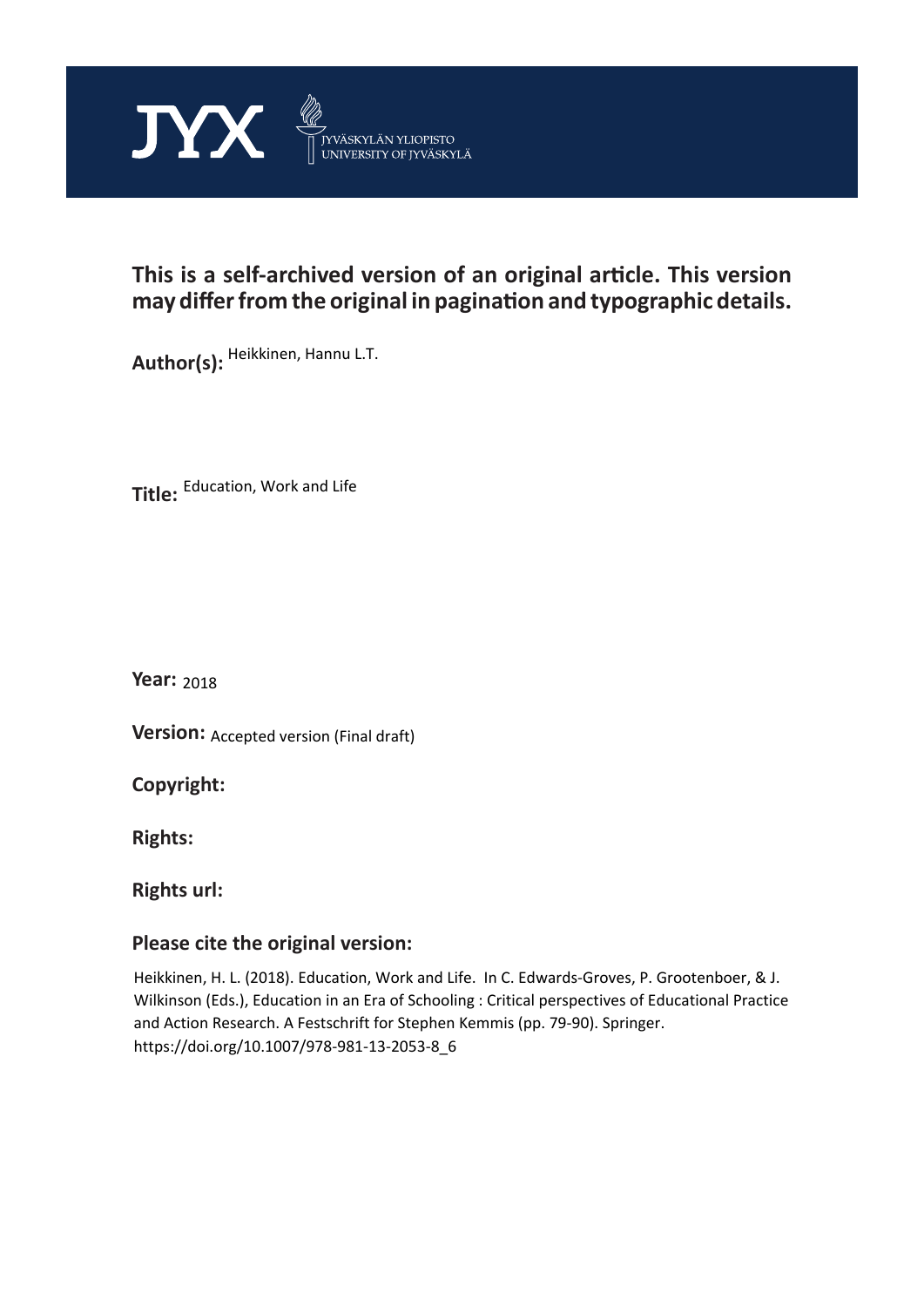#### **Education, work and life.**

#### **Hannu L. T. Heikkinen**

A manuscript to the book

*Education in an era of schooling: Critical perspectives of educational practice and action research*

Editors: Peter Grootenboer, Christine Edwards-Groves & Jane Wilkinson

DRAFT VERSION (Not proof read) 29.7.2016

Stephen Kemmis first visited Finland in 1995, when I was a PhD student in a doctoral school. That was where we delved into the concept of action research as a tool for developing education. I had naturally read about action research in a number of books and articles before that. For me, the most influental book on action research had been Stephen Kemmis' and Wilfred Carr's *Becoming critical*. It built action research on the basis of critical theory, which roots back to the history-making work of Karl Marx and even further to the western philosophy. Even though Marx thought that philosophers should attempt to make the world a better place to live, critical theory had utterly failed to aid them to do so. The critical theory of mid 1900's shifted further and further from practical issues, which was not quite in line with the aforementioned intentions of Marx. The work of the Social Institute of Frankfurt that Theodore Horkheimer and his colleagues founded on Marx's philosophical legacy was actually not practical but rather esoteric social philosophy. It was not very helpful for those looking for practical tools in improving human social practices.

In the hands of Carr and Kemmis, the practical aspirations of critical theory seemed to find new life in the form of action research. The practical approach on social reality, however, did not mean doing practical development of social practices 'without an extra burden of theory'. Within the form of action research, the theoretical aspects seemed to find connections with the everyday practices. Inspired by Kemmis, I also began reading the works of Jürgen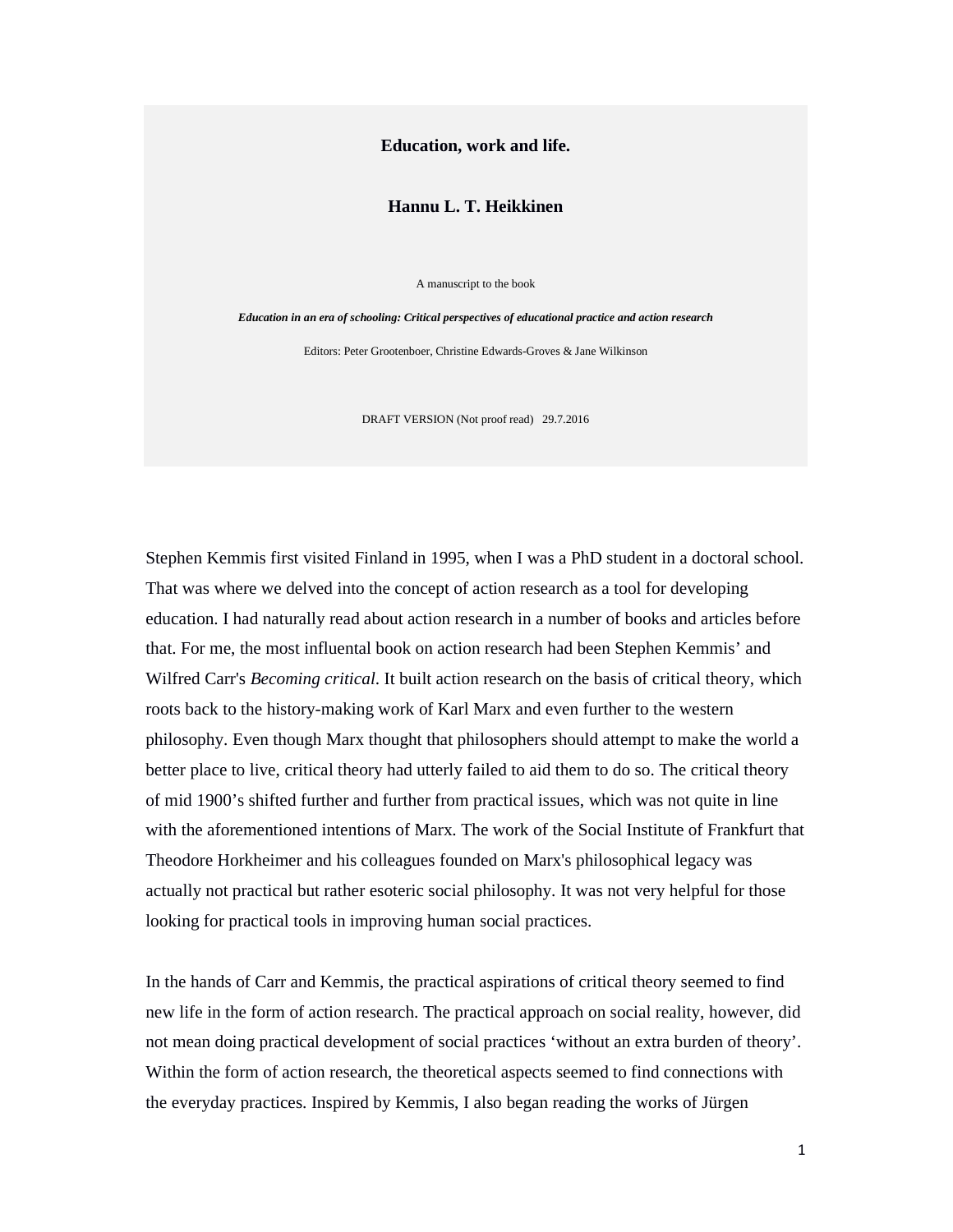Habermas, especially *the theory of communicative action* and *the discourse theory of law.*  Based on the work of Carr, Kemmis and Habermas, I published a number of articles about critical theory and action research together with my friend and colleague Rauno Huttunen. One of the crowning moments of our co-operation came along, when we launched a book about action research in Jyväskylä in 1999 and Stephen Kemmis graced the publishing event of the book with his attendance there. Today, that same book (Heikkinen, Huttunen & Moilanen 1999) is still one of the most referenced works about action research printed in Finnish.

Since then, Stephen Kemmis has taken his personal "practice turn" from action research into more general theories of practice. However, the turn to practice theories cannot be regarded as abandoning of action research. The relationship between action research and practice theories can be summarized by pointing out that action research is basically *a strategy for developing* social practices, informed by theories and empirical research, whereas practice theories is an umbrella term covering a broad range of different approaches which aim at developing theoretical descriptions so as to better *understand* and *interpret* social practices. The link between these two concepts is highly logical: in order to develop practices, it is useful to know what practices consist of; how they relate to each other; how the actors of the social field relate to each other; and how practices are prefigured on the social field.

Stephen Kemmis has visited Finland several times in the past twenty years and the significance of his work to the field of Finnish educational research has been immense. As recognition for his significant contributions, he was acknowledged with the title of *doctor honoris causa* of the Faculty of Education of Jyväskylä University in 2009. Kemmis was also the keynote speaker in the annual conference of the Finnish Educational Research Association (FERA 2013) in Jyväskylä. In his keynote lecture, Kemmis introduced his view on research within practice traditions – research that is not just *about* or *in* education, but research *for* education. (Kemmis 2014). The lecture was widely recognized not only within the community of educational researchers in Finland but more broadly in the public media. The keynote boosted a clear and timely idea which was very topical that time in Finland, and still is; the consequenses of the economic repression which has hit hard to Finland in the early 2010's, even harder than to the European countries in average. The Finnish society at large has always been proud of its educational system; a system that supports equality and has long strived to take care of the under-priviledged. Now that same system, often heralded as the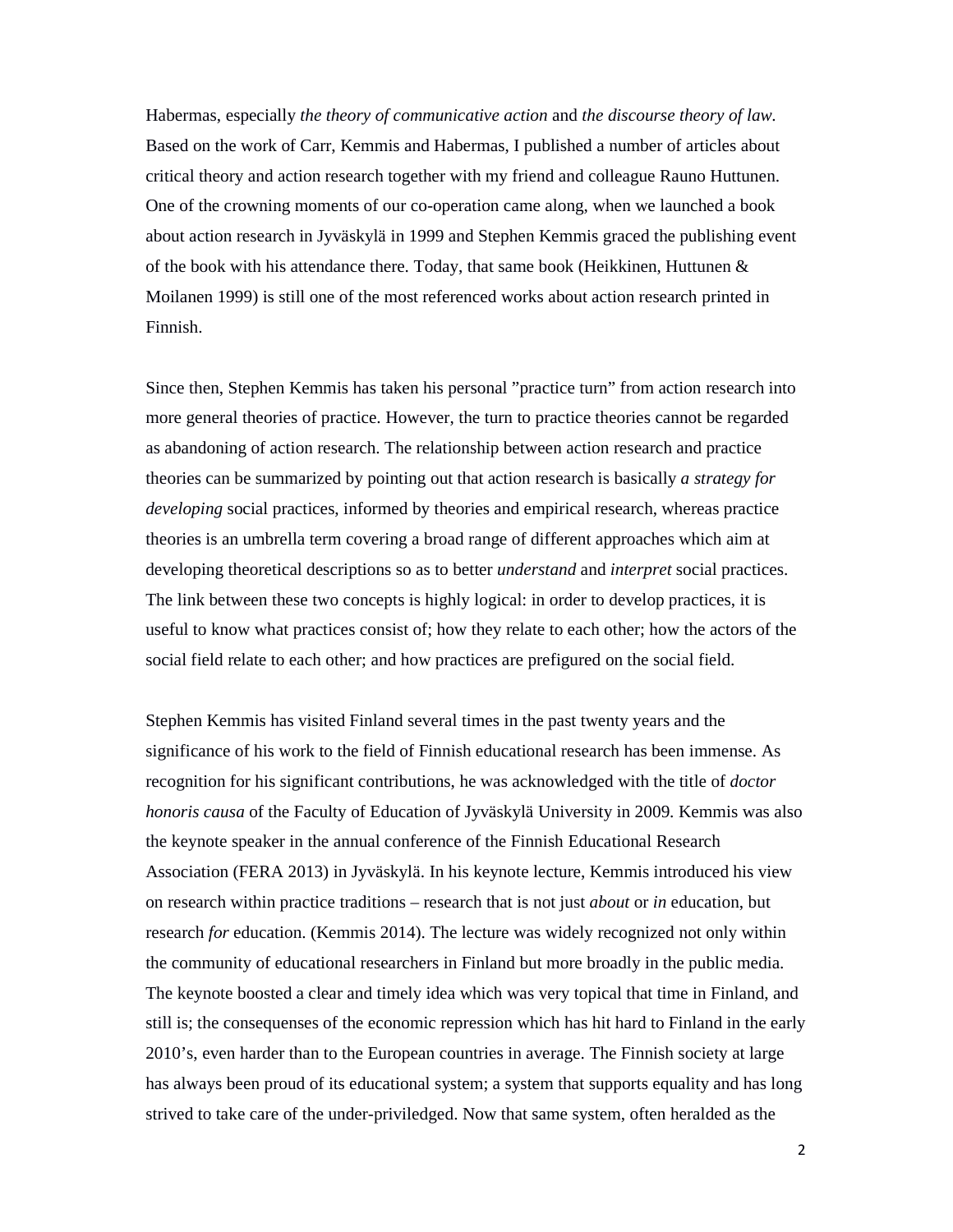best in the world, was in danger of being wrecked due to the radical resource cuts facing education as the public economy keeps shrinking. The educational researchers had noted that those that suffer the most from the educational budget cuts executed on the back of the current economic recession are the students already facing the toughest odds. Kemmis' keynote lecture gave important (kaikupohjaa, uskottavuutta, voimaa) to this message.

I would say that I have now worked on for over 20 years more or less in similar landscapes with Stephen Kemmis, sometimes taking my own excursions to some other directions and then found myself again in the same crossroad with him. Action research is still important to me, although I have also studied practices within some other frameworks such as practitioner research. In 2016, I started in the professorship in the research of "education and working life" at the University of Jyväskylä. In my inaugural lecture, I openly expressed my gratitude and appreciation for Kemmis' work. Both action research and practice theories are very topical subjects when discussing the development of research on education and the world of work in Finland.

Learning has an key role in the working life nowadays. In the political discussion in Finland, there is a growing demand for education to have even more *working life relevance*. This stance is clearly found in the political program of the current Finnish government (Ratkaisujen Suomi 2015): education is seen as a tool for producing labour force to fulfill the needs of industry and the economic realm. This demand seems to represent a very instrumental form of means-and-ends rationality: education is regarded as a means for producing proper work force to the labour market and thus becoming a sub-system of economy.

Even though the word pair "education and working life" is used a lot in current discussions about economy and production, the relationship these words have is not quite that simple. That is why in this chapter, I will study the relationship between education and working life from a few viewpoints. First, I will examine how the everyday working life has changed and how education has to change. Second, I will depict how the practices of both education and the working world can and should be researched in terms of the theory of practice architectures. Third, I will come back to reflect the relationships between work, education and life. My immediate context is the European and especially the Finnish discussion on the relationships between the realms of work and education but the phenomena within are global.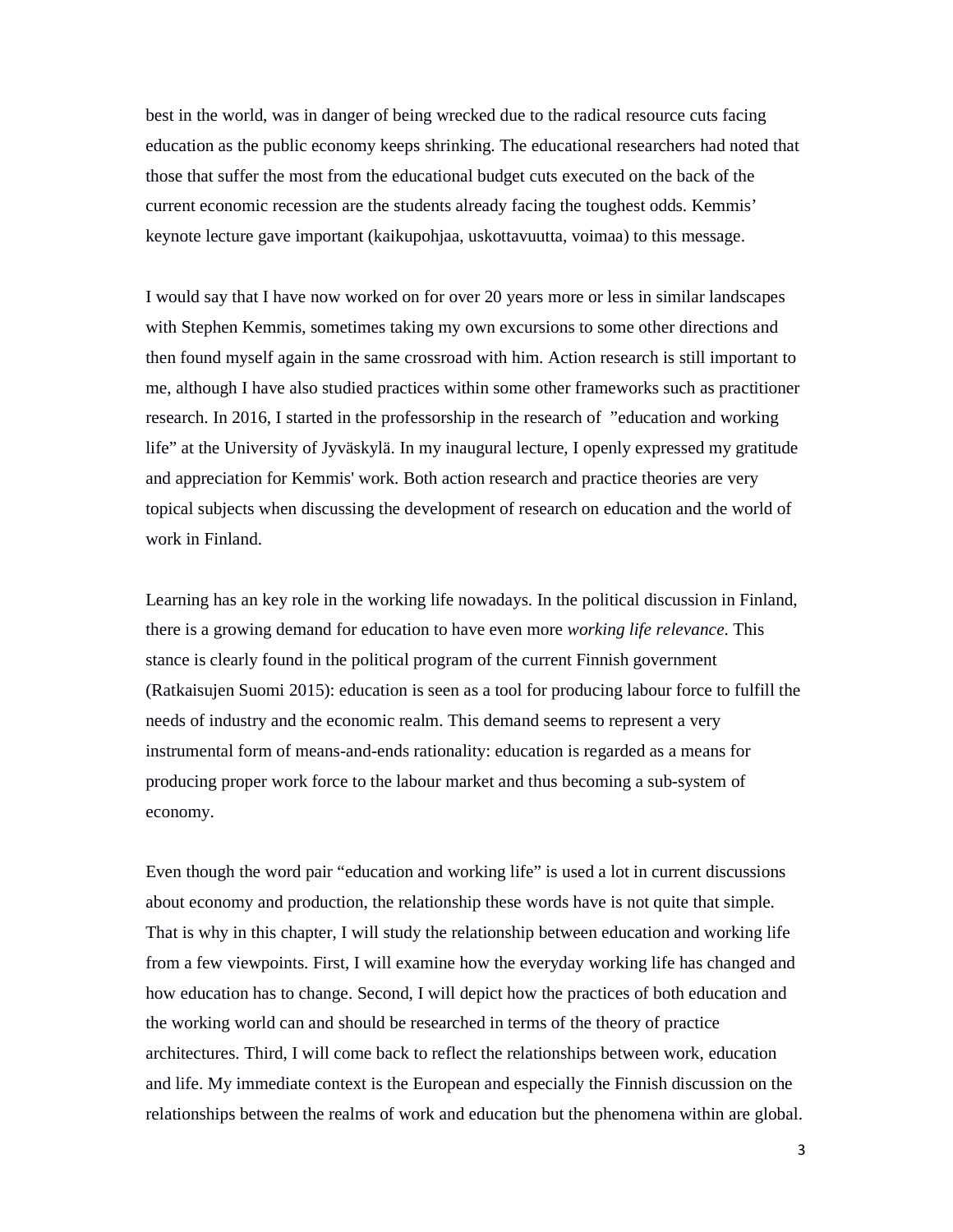# **The fourth industrial revolution and the image society**

One of the most significant changes in the working life is the decrease of the role of humans in physical and material production. In Aristotelian terms, we would say that human work is less and less about *poiesis* which means the material production of things (Heikkinen et al. 2016), and this means that the work that people do has increasingly been *immaterialized*. An American economist and futurist Jeremy Rifkin even predicted two decades ago (1995), that human work as we know it will cease to exist: computers, robots and other high-tech instruments will replace the manual labour done by humans. Even though Rifkin has justifiably been criticized for populism and exaggeration (e.g. Blank 2016), many parts of his prophecy seem to be coming true surprisingly accurately. Jobs have disappeared and will keep disappearing in the fields of manufacturing goods and products, sales, banking, transportation, agriculture as well as government. Traditional work has not ended as we know it, but the everyday working life has changed significantly in a relatively short period of time. The economy and industry have separated themselves further and further from material production. The work done by people has increasingly shifted to a basis of thought – planning, communicating, negotiating. Human work has become more and more an act of branding and marketing: creating positive images about products and services.

Product images guide your consumer behavior. You want to buy a car that is low-emission and eco-friendly. You prefer to choose test-winning tires that are economically efficient and help to save the environment. You are willing to pay a little more for "free-range eggs", because you believe that free chickens live in better conditions that caged chickens. When you identify with these glowing green product stories you start believing that you are a good person – or at least a little better than other people. Afterwards, if it is revealed that the car or tire manufacturer cheated in the tests or that the free chickens live in just as horrible conditions as others, the image value of the product goes down, even if technically and in terms of quality the product remains exactly the same. As a consequence, the acceptable market price of the product also goes down. For example, the recent fraud scandal involving Volkswagen plunged the value of its brand, which could be seen simultaneously on social media and in the company's share prices on the stock market (Schultz 2015).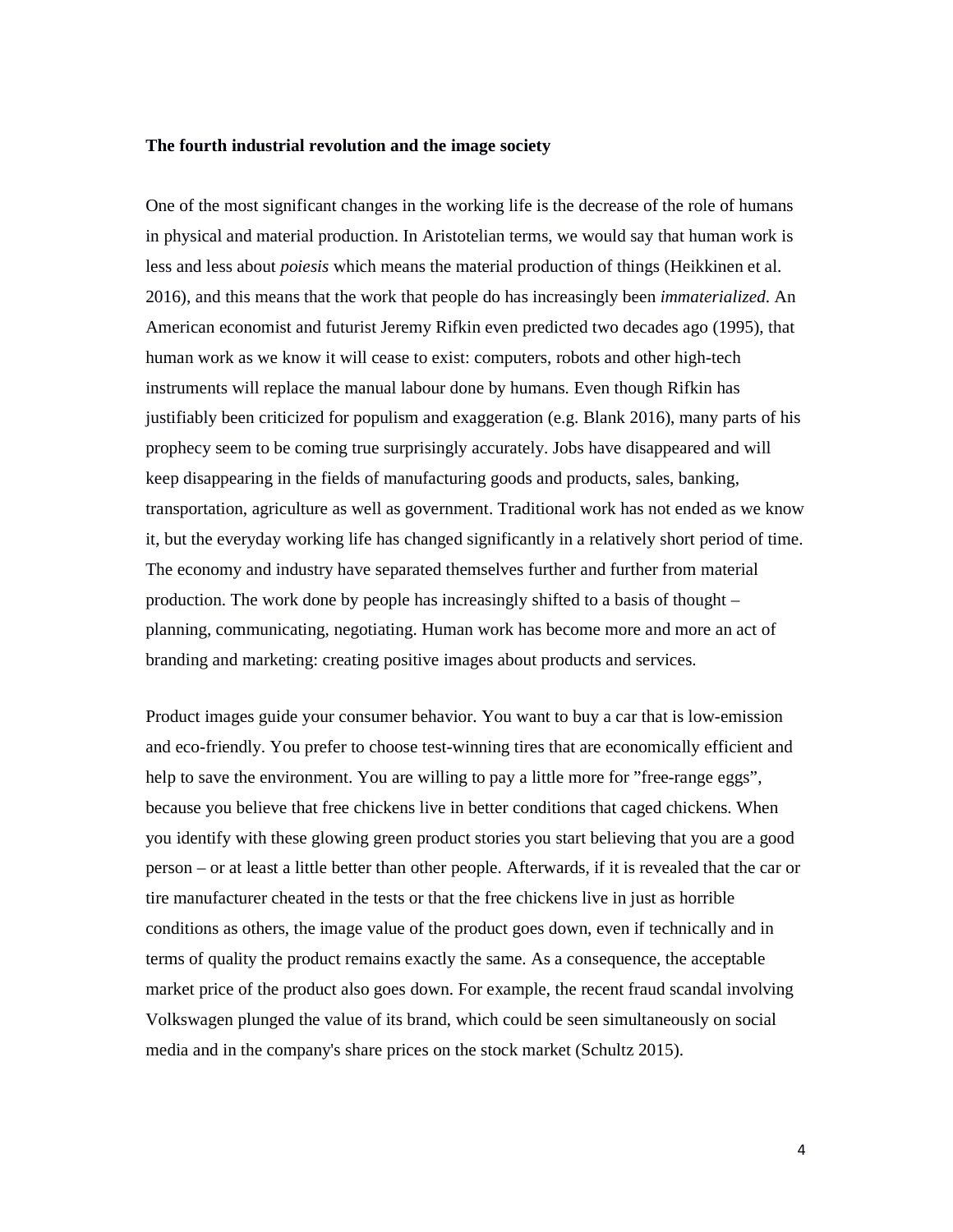A Danish futurist Rolf Jensen (1996, 2016) has predicted that the creation of product images will become an essential element of production and consuming to the extent that he claims we enter in a *dream society* which also can be called *narrative society* or *image society*. Jensen's prophecy has also come true in many ways. In the dream society, product images are the most essential factors of consumer decision making. What matters today are not the technical specifications of products, but the emotions and images that the products are connected with. Positive product stories in particular appeal directly to the emotions and values that people have. That is why the creation of brands through narratives and mental images about products and services have become a significant part of human work - that is why our life form also has been called narrative society or image society.

At the same time, working life has been detached from material production which is more and more automated and robotically driven. According to a Swiss professor Klaus Schwab (2015, 2016), we have already moved into a new era that can be called *the fourth industrial revolution.* To make the distinction clear with the previous era, we have to briefly go through the three previous phases of industrial revolution. The icon of first industrial revolution was steam engine that powered factories, trains and ships. The symbols of the second industrial revolution were the electric power grid and the conveyor belt. The third industrial revolution was kickstarted by the microchip. It launched the process of *digitalization* of work. Together with *robotization*, digitalization has changed our perception of working. Robotization changes our lives more than the automated production that we have used to thus far. Traditional automation is based on the idea of executing the mechanical phases of production in the exact same fashion over and over again. Contrary to this simple idea, robots are much more versatile and flexible computer-guided machines. Robots typically have joints that can move into several different directions and they can execute numerous different tasks depending on their programming. This all in turn boosts the process of of *immaterialization* of human work.

At the same time, production, consumption and work have been *globalized*. The networks and chains of planning, production, marketing and logistics are now worldwide. It is commonplace that a product is designed in one country, after which the blueprints swoop digitally into another country for manufacturing. You may order a product from a webshop which appears to be in the United States, but the actual product will be sent to you via air mail from Taiwan or a similar country where the production costs remain cheap. As a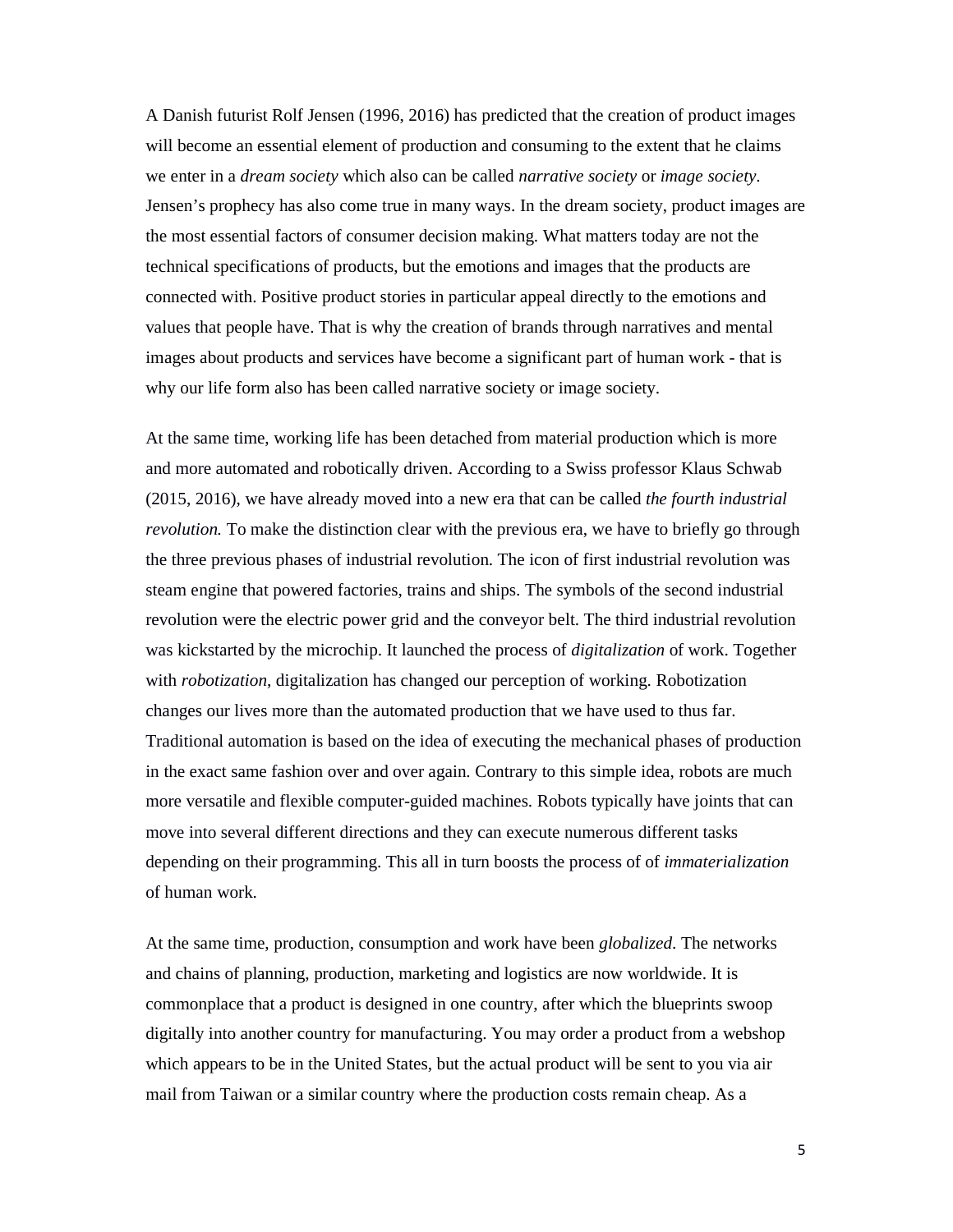consequence, a growing amount of the economic action in the world is based on transferring information or transporting products between separate parts of the globe.

All the previous characteristics enable the next era which Schwab calls the fourth industrial revolution. The emerging and partially ongoing new revolution is speeded up by new technological breakthroughs in *quantum computing, nano-technology, gene-technology* and *additive manufacturing (AM*) that is better known as 3D-printing. *Synthetic biology* is also another promising area of technological innovation which may trigger a revolution in energy production. It will apparently soon enable energy production directly from sunlight without using biomass and thus solve the current problems of energy production. Whereas traditional bioenergy which produces energy through the use of biomass can utilize about one percent of the sun's energy, the new form of bioenergy which utilizes the biological and chemical processes of syanobacteria can collect up to 10 percent of the sun's energy. All these innovations, mingled to each other, fundamentally change our lives on Earth. (Schwab 2015 and 2016).

However, in the essence of the fourth industrial revolution are not the technological inventions as such. What is essential is the dramatic shift in the life form of human beings. Human life is becoming increasingly infused together with technology. Human practices will increasingly integrate with machines and devices, and devices will integrate with other devices, forming up a global network of technological devices which is called the *internet of things (IoT).* The features of devices, machines, applications and services are combined in new ways which completely changes our social practices. For example, traffic is becoming increasingly automated which means that the interaction between car drivers will decrease whereas the interaction between cars and the physical traffic environment will increase. In Sweden, self-driving Volvo cars are already being tested on public roads. Volvo has planned to sell them to customers and use them in daily traffic in 2017. Another topical example is the development of smart homes which combine a variety of home electronics to an integrated system. There are already reasonably priced products available that allow you to smoothly adjust the temperature, air conditioning and lighting of your house though voice activation. With just two words, you can order a pizza or call a cab to your door. This all is not based on a single or unified technology but on making different technological devices, platforms and applications compatible. When all this works, everything may look easy but at a closer look everything is very complicated. The apparent easiness of the internet of things is actually a

6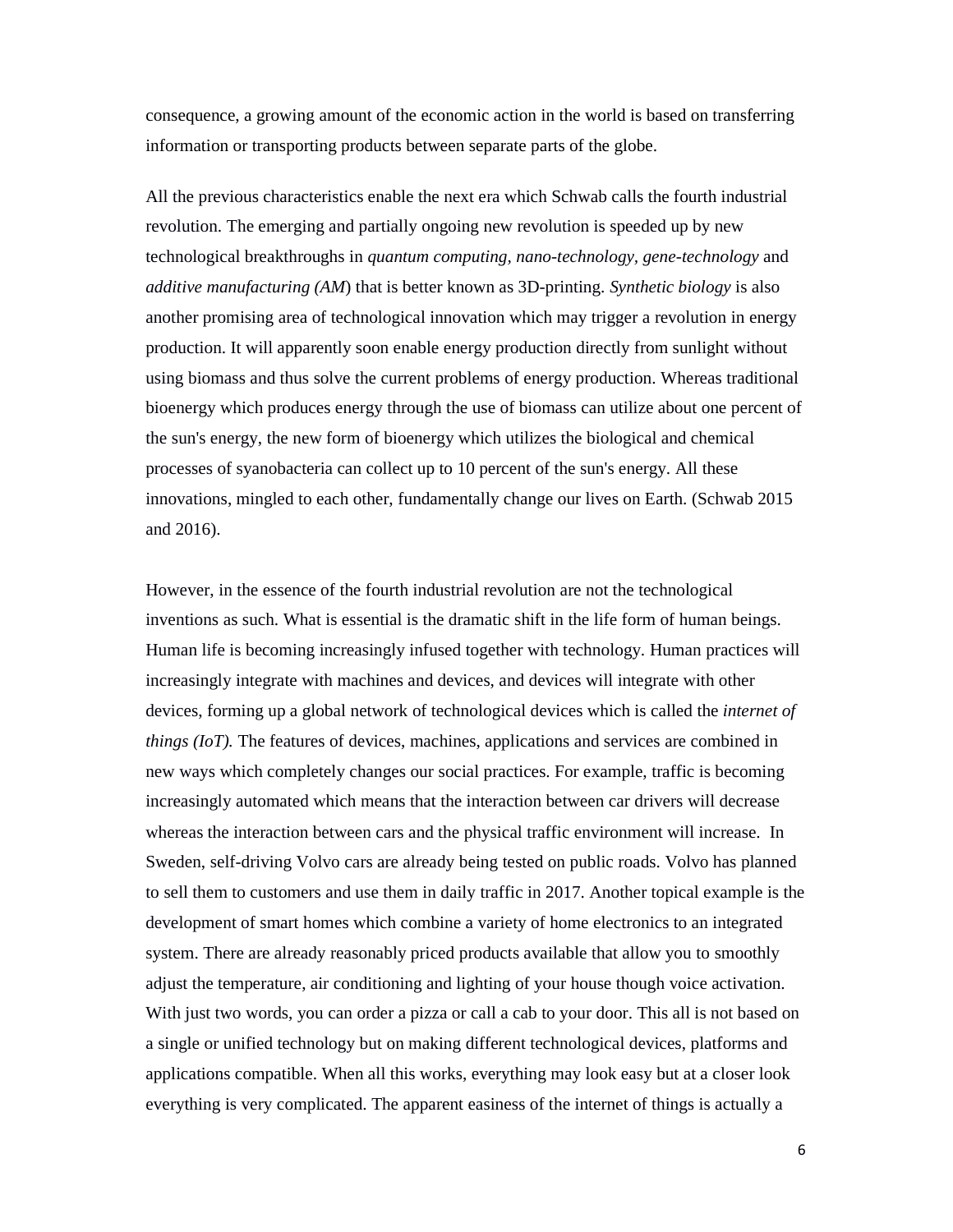silmänlumetta which may give an impression that the combination of machines can easily be controlled in everyday use by humans. In actual fact, the control of the devices at the level of programming requires a very high level of skill.

#### **Cognitive skills as tools of production**

At the core of the fourth industrial revolution and the image society are the cognitive skills of humans. These skills are dynamic in nature and they can be developed through training. This brings the processes of learning right into the heart of the work processes. Cognitive skills of the humans have become the most valuable factors of production and economy. This new order of economy has been labeled *cognitive capitalism* (French: *capitalisme cognitif*; Vähämäki 2009). I prefer the term *cognitive economy.*

Human beings do not process information only in the brain. Information and knowledge is something that concerns human body throughout. Knowledge is an inseparable part of a person's actions and practices, or, to use the well-known terms of the French sociologist Pierre Bourdieu (YEAR), the *habitus* of the person on the *social field*. Knowledge is rooted in the personality and guides the human behavior and interaction with other persons on the social field in the form of tacit knowledge. Nowadays, knowledge is also continuously processed by portable devices. People carry smartphones and other portable information devices, and the devices integrate with one's mental and cognitive processes. Information devices start to directly guide your movements and actions. For example, you may want to go somewhere just because you want to share a certain kind of photo in the social media. Basically, using of social media is regarded as private life, but actually it is increasingly used for purposes of image and brand promotion, and thus is not always easy to separate from your working life. For a knowledge worker, leisure and working time are not always easy to separate from each other. Consequently, cognitive work is ever present in your life. The work you do every day is technically with you everywhere, so we can colloquially call it *anyplace working*. Because cognitive work is essentially learning, we may say that learning also becomes *anyplace learning*.

Anyplace learning refers to the fact that the borders between formal and informal learning have blurred. In many jobs nowadays, an active and constant information retrieval is essential. Media and the Internet have become increasingly crucial tools for work and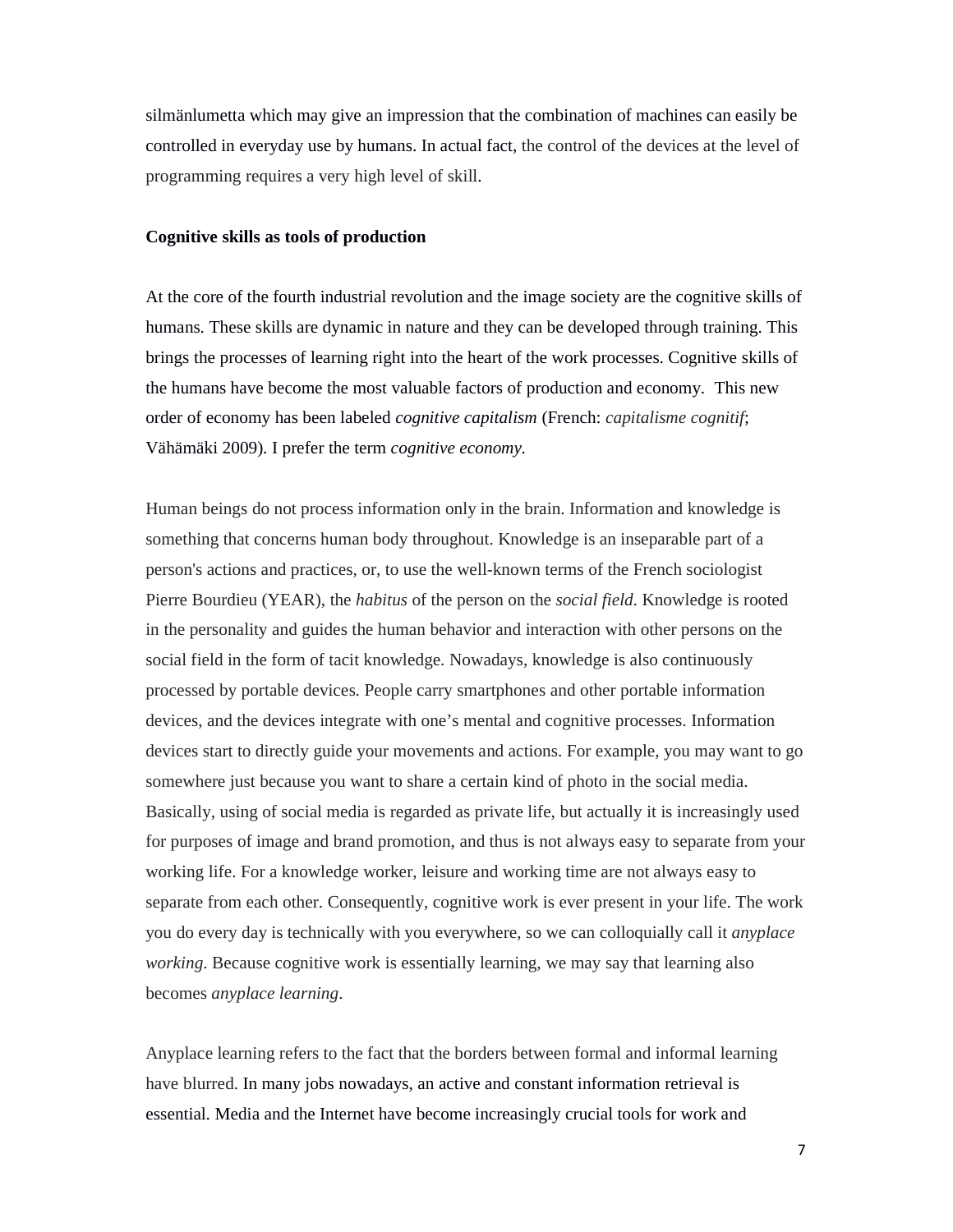professional development. Formal education also frequently applies methods that resemble informal learning. For instance, training events that include pair or group discussion enable people to better link their everyday experiences to the phenomena being addressed. It is also increasingly common to integrate work-based learning, projects, and portfolio work into formal education. New forms that resemble daily work or a collegial exchange of ideas consequently enrich formal learning. Social media has also changed the forms of learning and contributed to the blurring of boundaries between formal and informal learning. (Heikkinen 2015.)

This trend in formal learning can be conceptualized as *informalization* of learning, i.e., a move towards more informal learning in formal settings. The lines between formal and informal learning are also being blurred from an opposite direction. In parallel with the discussion of the informalization of learning, there has been another discussion about *formalization* of informal learning. It means that informal learning is increasingly acknowledged within formal settings, i.e. schools and universities. This discussion is related to the notion of *recognition of prior learning*, which has been promoted especially in the vocational education sector in Europe. Students are offered opportunities to demonstrate and build on what they have already learned in their work and everyday lives. Skill demonstrations and portfolios are used for this purpose. A practical reason for this is that it would simply be a waste of resources for both the learner and the school to invest time in training skills or knowledge that they already possess. (Heikkinen 2015.)

# **The challenges of polarization, hybridization and precarization**

As the importance of cognitive skills increase, there is a threat of people being divided into two classes in terms of their cognitive capacities: those with the abilities to make quick and successful shifts in the cognitive economy, and those who fall off. Earlier, we used to talk about three classes within society: the "upper class", "middle class" and "lower class". In the cognitive economy, only two classes remain: "low-skill, low pay" and "high skill – high pay" (Schwab 2016). On the one hand, we still have simple work that cannot be robotized or moved to a third world country where the manufacturing costs are cheaper. On the other hand, we have demanding assignments that pay well. This scenario leads to societal *polarization*: the divide into the "haves" and the "have-nots".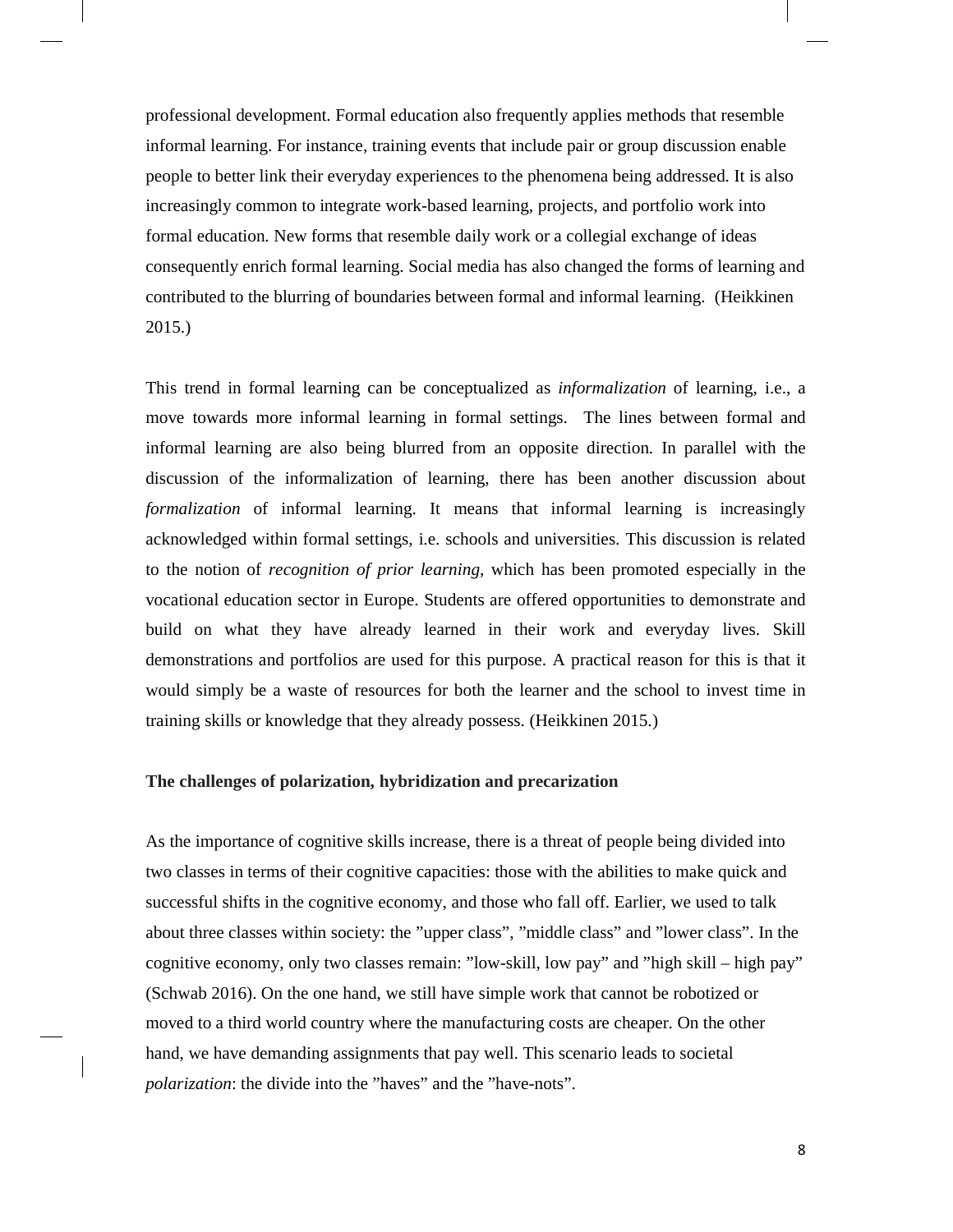Then again, as the borders between professions fade away, new jobs are created. Nowadays, mail carriers can perform security guard duty, deal medicine and food orders for the elderly or mow lawns. These new kind of jobs are *hybrid jobs*. Thus, we may find an ongoing process of *hybridization* in the working life. Hybrid jobs are constantly changing. The clearcut professions of the "good old days" are becoming more and more rare. Instead, one may end up in a situation where the job assignments come in separate gigs, one after the other – and that is a best-case scenario. You may also easily completely drop out of the labour market. You may also find yourself in constant unemployment, especially during an economic downturn when the workers under short-term contracts are the easiest ones to get rid of. Even in the best case, it is common that there are periods of unemployment between gigs, where earning a living can be a bit of this and a touch of that. This group of short-term workers, some doing fairly demanding assignments, have received the unifying title of the *precariat*. It is an ironic play on words, combining the old working class-term *proletariat*  with the French word *précarité* (Eng. *precarious*), that signifies uncertainty, instability and a high factor of risk. In other work, the working life today is becoming *precarisized*.

To summarize the previous, the ongoing tendencies of work and working life can be fused into nine intertwined core concepts with a similar ending and categorized into three main categories. Firstly, the *processes of work* have undergone processes of *immaterialization, digization, robotization and globalization.* Secondly, and partially as a consequence of the previous, the *processes of learning at work and for work* have undergone the elliptical and dialectical processes of *formalization* of informal learning and *informalization* of formal education. All that has consequences to the work force in the forms of *polarization, hybridization* and *precarization.* These tendencies can be labeled under the umbrella term of the *new work.*

#### **New work challenges education**

What should we do as educators and teachers in the middle of the changes which challenge our previous understanding of work and the human life? We don't know what the world looks like, say, after a couple of decades. How can we help children and young people face an uncertain future of which none of us have accurate information? This problem is basically a traditional problem of educators. This paradox was formulated by Plato in his dialogue Meno, and thus universally known as "Meno's paradox" (Plato 1999).: "What do you seek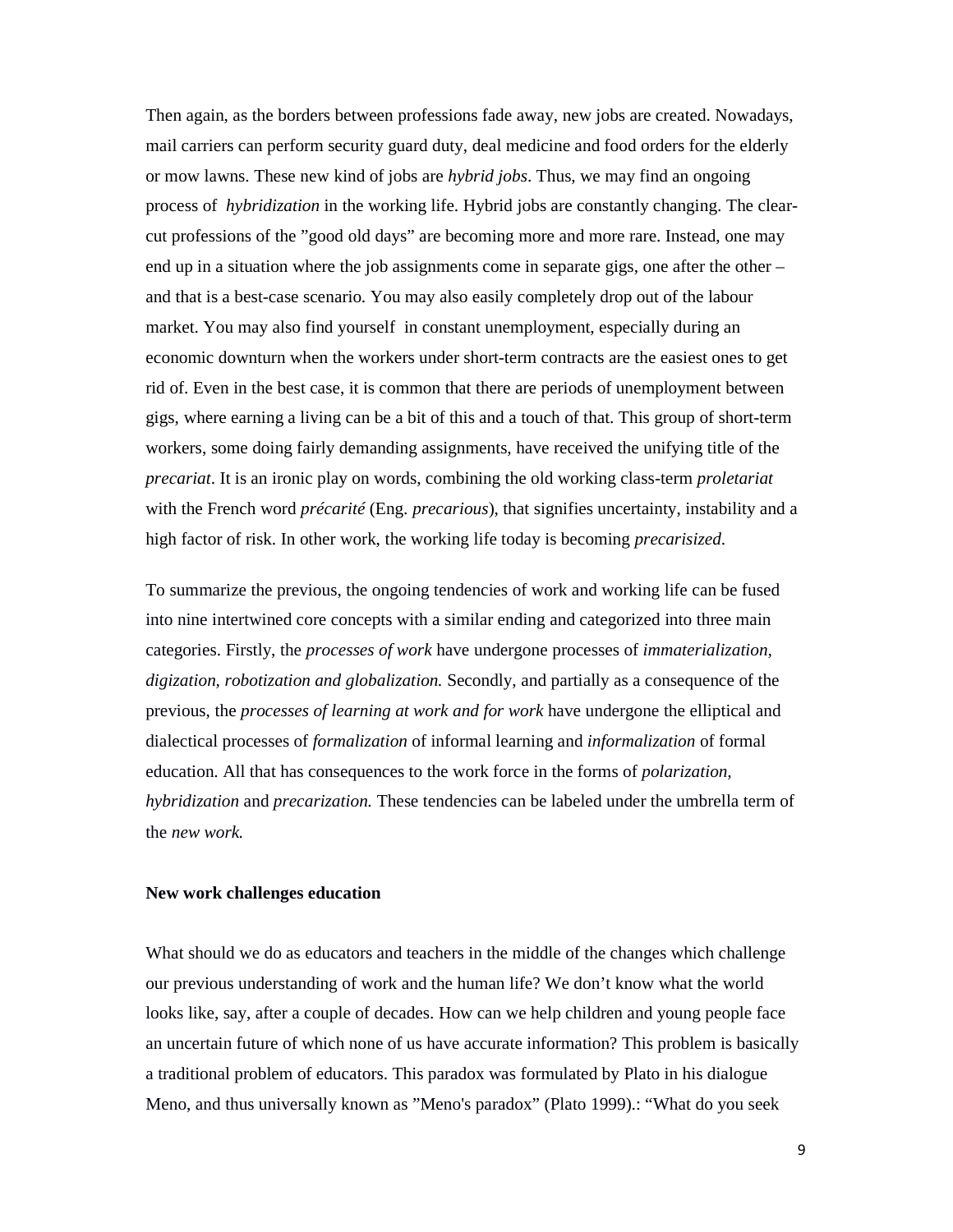when you're looking for something that you do not know?" This dilemma is in front of everyone wanting to build a better future for children and young people.

Fortunately, there are some things that we know. We know that education has always been a good investment. Now it is an even better one. Investing in cognitive skills is beneficial for both the individual and society in general. In Finland, serious efforts are underway to develop new national curricula, that would help in developing cognitive skills and other abilities that are needed in this changing world. Actually the whole educational system of Finland is in the middle of a process of an extensive reform which gives the guidelines for every school to renew the pedagogical practices throughout. In 2012-16, the entire curriculum at the primary and secondary level, and also in the pre-primary education in early childhood, is being renewed. The new national curriculum introduces a clear shift from subject-based, or discipline-based pedagogy to a holistic phenomen-based or problem-based learning which takes a turn into active knowledge building together with others. The curriculum also emphasizes that for small children learning is essentially a playful activity and it doesn't always take place within school walls. This radical change in the national core curriculum brings forward the cognitive skills for the future.

The development of cognitive skills should be actively supported not only in formal education but in the working life. We must support life control abilities and the ingenuity for creating new types of action, such as a new kind of hybrid job. I must emphasize that this does not mean a neo-liberal attitude, that the individual alone is responsible for one's own survival in the turmoil of the working world. All problems cannot be solved by finding the "entrepreneur within yourself". The challenges of the new work are challenges for the whole society. Solutions must be also sought out through a participatory political system. In education and society in general, positive discrimination is still necessary: we must take care for the disadvantaged and underprivilidged. This practically means investments in special education in schools, pre-school education, youth work, teaching of immigrants and prison pedagogy.

# **Research as a prerequisite for development**

How then should the practices of education be researched and developed in terms of the new work in the cognitive economy? Karl Marx (1845) stated: "Philosophers have explained the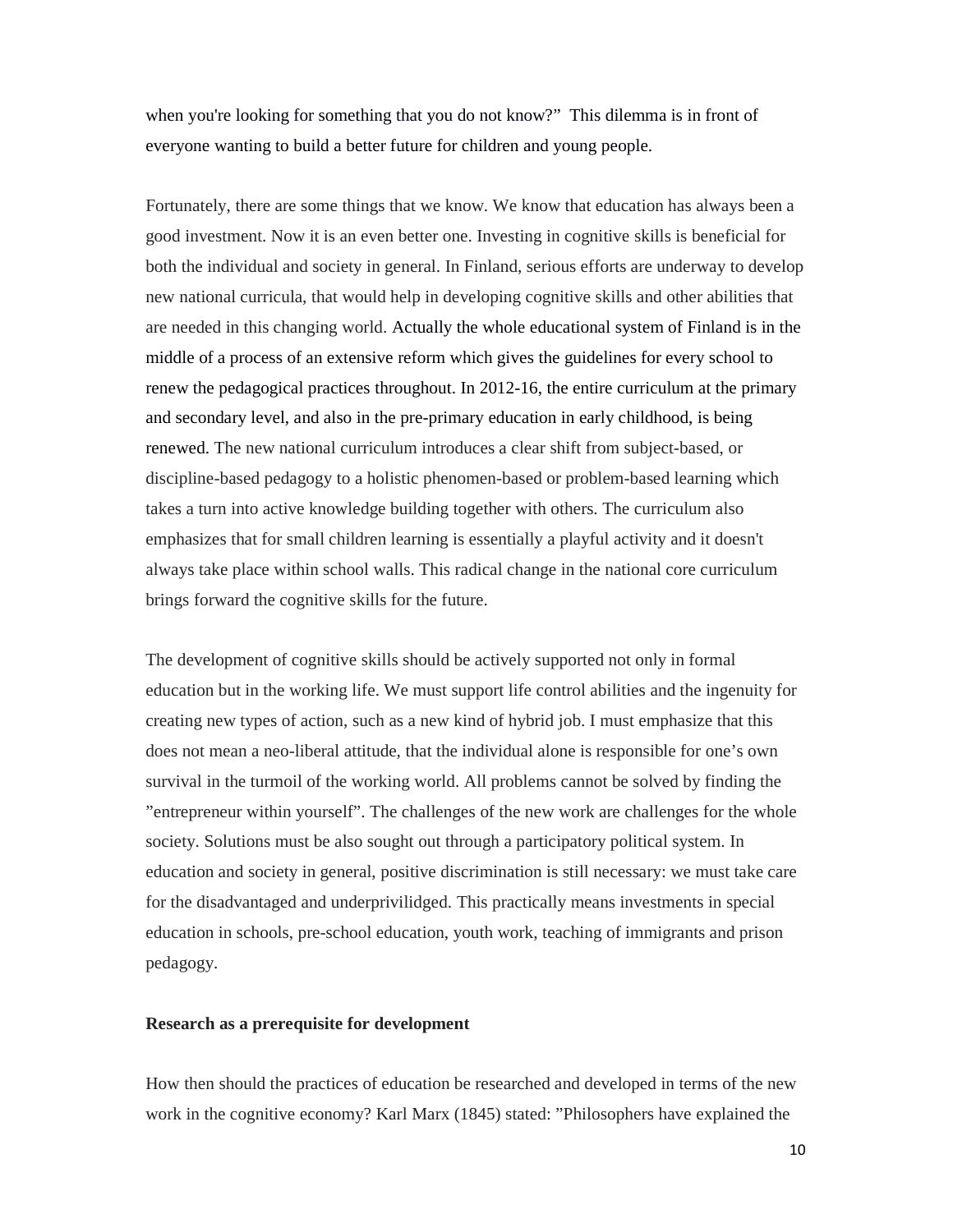world in different ways, but the mission is to change it." We need theories about practices, so that we could change them but we also have to keep in mind that research has to be close to practice and it has to help us to make the world a better place to live. As the father of action research Kurt Lewin (1951) used to say: "Nothing is more practical than a good theory!" This is why I have always been interested in developing work by and alongside doing research on work. To put it more briefly, my research interests have always been more or less related to *action research*.

Practices have a habit of renewing themselves. Habits and customs can stagnate for many reasons. The reasons why practices are like they are and cannot be changed may relate (1.) to economical resources or physical and material routines, habits of action and activities, (2.) to the ways of understanding which has much to do with our cultural symbols, words, concepts and discourses, or (3.) to social and political relations which are prefigured through power and solidarity as well as processes of indoctrination, oppression and emancipation from coercive power.

This is why we also have to do research on practices and prerequisities of practices from these three views. Firstly, we must research how (1.) economical, *physical and material things enable or constrain social practices*. The practices are rooted in school buildings, classrooms, hallways, speaker podiums, whitescreens, computers, Power Points, gym halls, lunch cafeterias, staff rooms and other material arrangements prefigure our educational practices. The renewal of these material and physical things are dependent on the economic resources of the school keeper. However, it is not enough that a blackboard is simply replaced with a data projector or that you bring a sofa or a set of gym balls into the classroom.

Forms of thinking also have to change. We conceptualize the world around us through words which are connected to each other and thus forming more complicated symbol systems and theoretical depictions. Therefore, in terms of understanding, it matters how we (2.) *speak about things, or how we use language.*

The language we use, however, is never a neutral description of the fact out in the world. It contains assumptions about the character of reality that are also connected with politics and power. For example, it matters a great deal whether we talk about "schools customers", or simply children and their parents. It also makes a difference to talk about "education as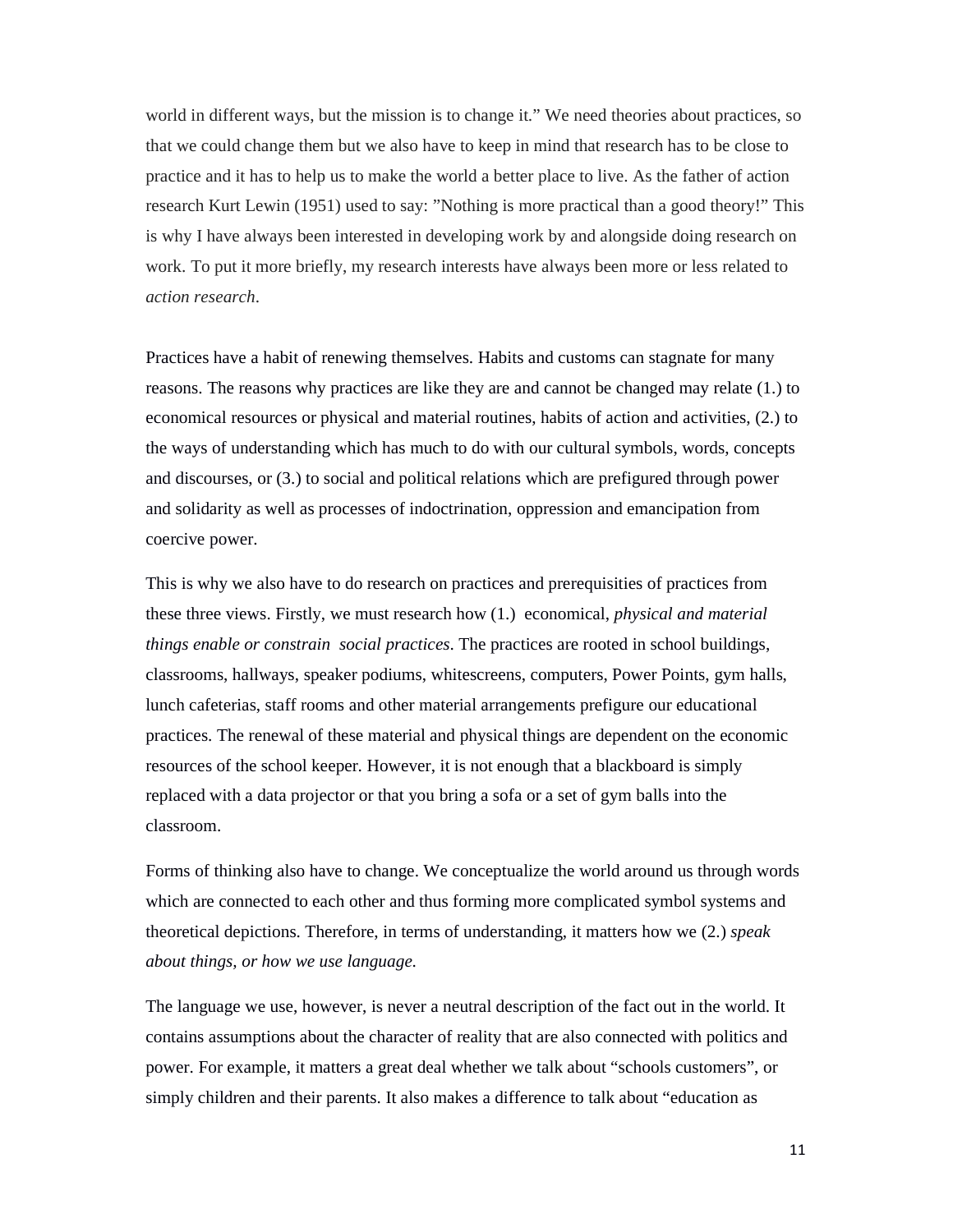production of work force" or "a sub-system of the economy". All these expressions are examples of neo-liberal thinking which seems to be one of the most popular and taken-forgranted ideologies beyond education nowadays.

This is why we must also do research on how (3.) *practices are constrained or enabled by power relations, social structures, ideologies or hegemonies*. Practices are prefigured also by loyalty and trust to other persons or between social groups. The human relations are also affected by debts of honor and political passions. Practices are also prefigured by mechanisms of subjugation and submission that exist between genders, between generations, between ethnicities and between professions. The struggles for power, emancipation and recognition are often the most important factors that prefigure social practices everywhere even though they are often the least visible or explicit.

To put it briefly, in order to understand how practices are possible and how it is possible to change practices, we need research on (1.) *materialistic-economical* (2.) *cultural-discursive*  as semantic, as well as (3.) *socio-political* prerequisites of practices. These three defining dimensions of prerequisites are intricately linked together. That is why it is best to research them simultaneously, as intertwined entities. (Kemmis & Heikkinen 2012; Kemmis et al. 2014; Kemmis et al. 2013).

#### **Education and a good life**

To summarize, I want to return to the basic question I started with: What is the relationship between work, life and education in the contemporary world? Education is not just about being prepared for working life. No, it is indeed for your entire life. It is not only for gaining something more in the future, but good education enables good life at each moment of life. Stephen Kemmis depicted this thought in his keynote lecture at FERA 2013 by making an important distinction between schooling and education:

> (…) a vast part of the educational research industry internationally is in fact devoted to schooling research that serves the interests of the managers of education systems rather than those whose lives and work shape and are shaped by education. We need a changing international consciousness that might bring us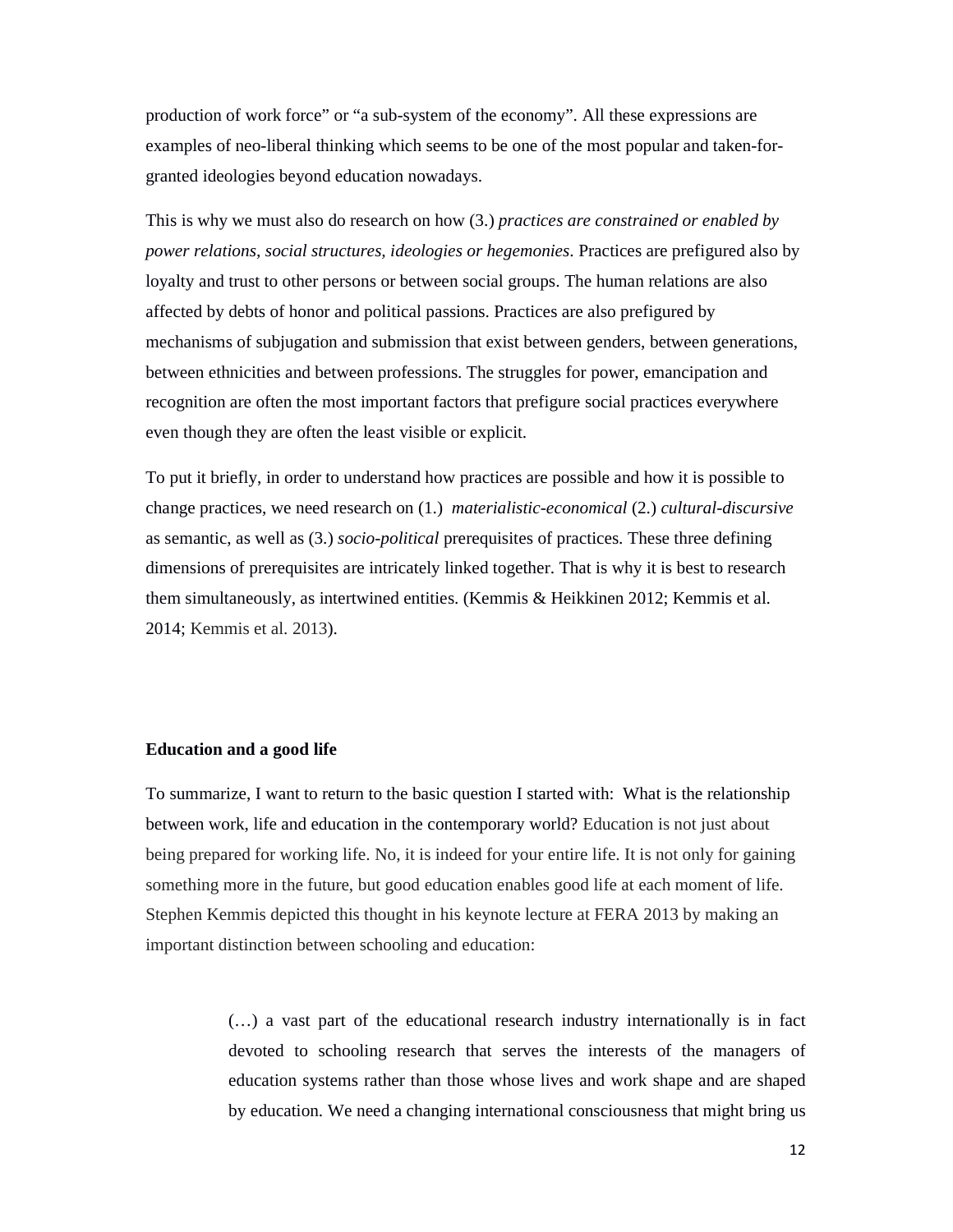back to Education from schooling, back to Pedagogy from schooling, before we pass the generational link that connects rising generations of educators to the educational traditions that have nourished us since Plato and Aristotle. I hope you will join me in supporting the development of that educational movement, helping to build a social movement in our field, that will place educators at the heart of educational research, not just their managers. (...) Perhaps we can also find new ways to extend that struggle in the field, to strengthen the capacities and resources that educators need if they are to have the professional autonomy to act and to research their practices, not just in the name of schooling, but in the name of education.

I believe all educationalists want to do their part in advancing education in its broad sense, and not just the instrumental idea of schooling to acquire necessary skills for working life. This ethos can also be found in the long historical tradition of the theory of practice. The etymological roots of the word *practice* are in the ancient Greek word *praxis* (πρᾶξις). Within Aristotle's philosophical framework, the word *praxis* refers to an action that enables a good (and virtuous) life. In the theory of practice advocated by Stephen Kemmis and his colleagues the notion of good life is the ultimate aim (*telos)* of practice; not just for an individual person but for the whole humankind. This definition of good practice and good education are guiding my mission for the development of education and working life. (Heikkinen ym. 2016; Kemmis 2014.)

## LITERATURE:

Blank, Bob 2016. What is wrong with this picture. A critique of a neo-futurist's vision of the decline of work. http://www.whywork.org/rethinking/whywork/critique.html (Downloaded 15.5.2016)

Heikkinen, Hannu & de Jong, Frank & Vanderlinde, Ruben (2016) What is (Good) Practitioner Research. Vocations & Learning. DOI 10.1007/s12186-016-9153-8.

Heikkinen, Hannu & Huttunen, Rauno (2004) Teaching and the Dialectic of Recognition. Pedagogy, Culture and Society 12 (2), 163–173.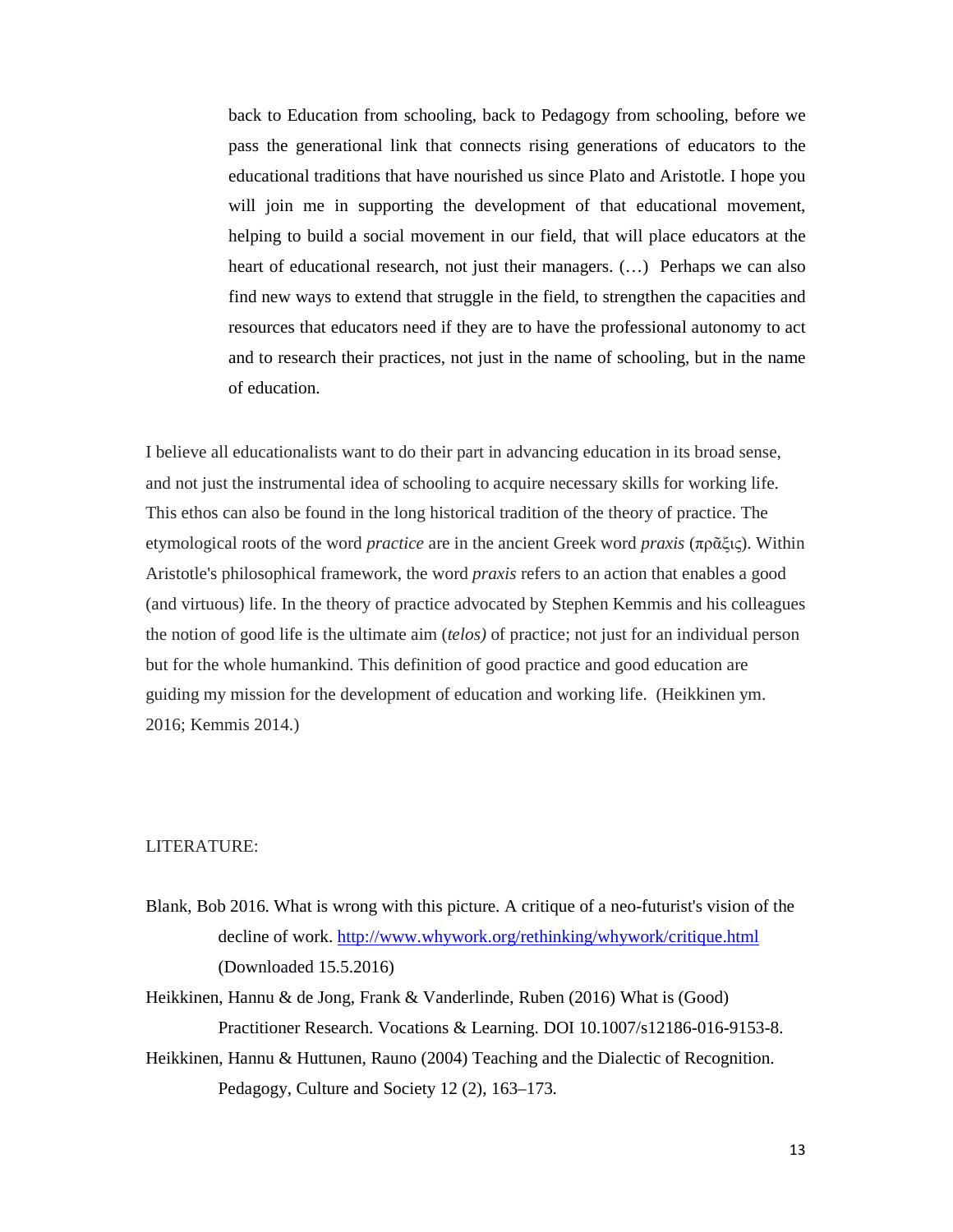- Heikkinen, Hannu & Kiviniemi, Ulla & Tynjälä, Päivi (2011) Integrative Pedagogy in Practicum: Meeting the Second Order Paradox of Teacher Education. Teoksessa Matts Mattsson & Tor Vidar Eilertsen & Doreen Rorrison (toim.) A Practicum Turn in Teacher Education. Rotterdam: Sense, 91–112.
- Honneth, Axel (1995) The Struggle for Recognition: The Moral Grammar of Social Conflicts. Cambridge, MA: Polity.
- Ikäheimo, Heikki (2002) On the Genus and Species of Recognition. Inquiry 45, 447–462.
- Jensen, Rolf (1999) The Dream Society. How the Coming Shift From Information to Imagination will Transform Your Business. New York: McGraw-Hill.

Jensen, Rolf (2016) Storytelling in Management, Marketing and Advertising. Http://www.tetrasconsult.gr/en/resources/Resources/Knowledge,%20Narratives%20%26%20Storytel ling/Storytelling%20in%20mngt,%20mrkt,%20advrt.pdf. (Downloaded 20.4.2016.)

- Kemmis, Stephen (2014) Education, Educational Research and the Good for Humankind. Teoksessa Hannu Heikkinen & Josephine Moate & Marja-Kristiina Lerkkanen (toim.) Enabling Education. Jyväskylä: Finnish Association for Educational Research.
- Kemmis, Stephen & Heikkinen, Hannu (2012) Future perspectives: Peer-Group Mentoring and International Practices for Teacher Development. Teoksessa Hannu Heikkinen & Hannu Jokinen & Päivi Tynjälä (toim.) Peer-Group Mentoring for Teacher Development. Milton Park: Routledge, 144–170.
- Kemmis, Stephen & Heikkinen, Hannu & Aspfors, Jessica & Fransson, Göran & Edwards-Groves, Christine (2014) Mentoring as Contested Practice: Support, Supervision and Collaborative Self-development. Teaching and Teacher Education 43, 154– 164.
- Kemmis, Stephen & Wilkinson, Jane & Edwards-Groves, Christine & Hardy, Ian & Grootenboer, Peter & Bristol, Laurette (2013) Changing Practices, Changing Education. Dortrecht: Springer.
- Lewin, Kurt (1951) Field Theory in Social Science: Selected Theoretical Papers. Oxford: Harpers.
- Marx, Karl (1845) Teesejä Feuerbachista.
	- Https://www.marxists.org/suomi/marx/1845/teeseja-feuerbachista.htm. (Downloaded 15.5.2016.)